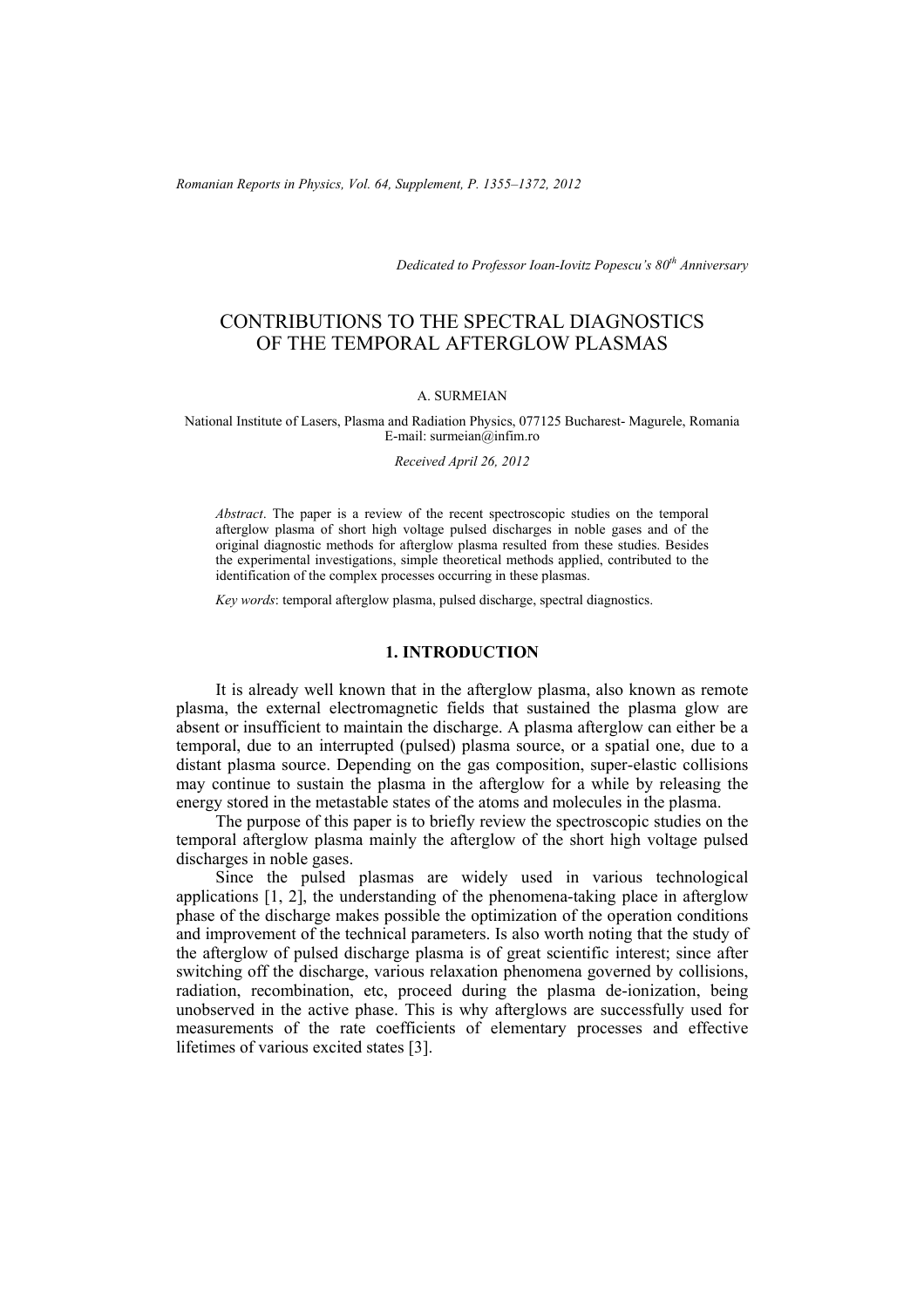A. Surmeian 2 1356

The plasma chemistry in the afterglow is significantly different from the plasma glow. The superelastic collisions continue to sustain the plasma after the end of the current pulse by releasing the energy stored in metastable atoms and molecules. The metastables are produced during the pulse current by electron impact excitation from the ground state and loosed by electron impact quenching, quenching by collision with noble gas neutral atoms and by diffusion to the walls. More efficiently they are produced as a result of the electron-ion recombination and can act as an important energy reservoir for subsequent Penning ionization of gas impurities or minority admixtures [4–7]. Thus the excited metastable atoms play a key role in plasma ionization and sustainment mechanisms in pulsed GDOES and GDMS analytical systems

### **2. EXPERIMENTAL SETUP**

As we have already mentioned, the aim of this paper is to review the spectroscopic studies on the afterglow plasma of the short high voltage pulsed discharges in noble gases in order to obtain insight over the processes occurring in the plasma.

The experimental setup shown in Fig. 1 and used in our experiments was especially designed to investigate the spectral emission of the afterglow plasma of high-current-density pulsed discharges in a hollow cathode configuration [4, 8]. The discharge tube, which was made of glass, contained a cylindrical hollow titanium cathode (15 mm in length and 4 mm in diameter), and the anode consisted of a stainless steel ring (4 mm in diameter) placed 2 mm from the cathode. Short high-current pulses were produced by discharging a storage capacitor through a rotary spark gap with a commutation time of less than 10 ns [1]. At a filling gas pressure of 1–5 Torr, peak current pulses of between 20 and 100 A were obtained with a duration of 60 ns (at half-width), depending on the charging voltage of the main capacitor. The optical emission measurements are made with a detection system syncronized with the current pulse period.

The time-resolved emission signals, giving the population of the excited levels, were measured with a 1 m Jarrell ash monochromator equipped with a EMI photomultiplier. The PMT output was fed into a 500 MHz digital storage oscilloscope (TECTRONIX 54542C Digitizing Oscilloscope), which was set to average the signal continuously over 256 successive discharge pulses. The leading edge of the applied voltage synchronized the signal profiles. For recording with temporal resolution emission spectra of the species present in the plasma a system with an electronic temporal gate with variable duration and delay related to the applied pulse has been used.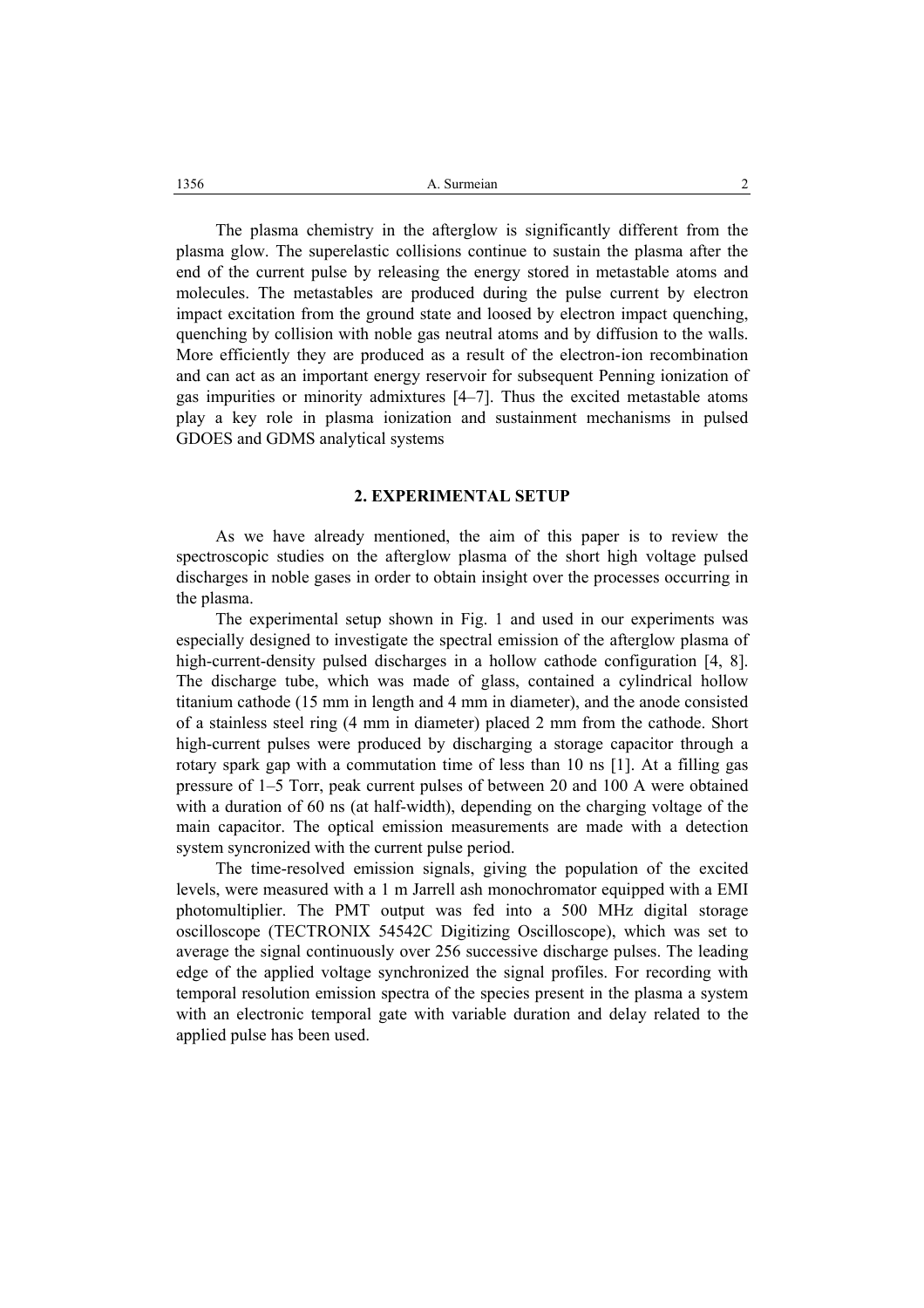

Fig. 1 – Experimental set up with measuring system for temporal resolution spectral analysis.

#### **3. RESULTS AND DISCUSSIONS**

## 3.1. THE TEMPORAL PROFILES OF THE NOBLE GAS ATOMIC LINES AND THE BENEFITS IN THE DIAGNOSTICS OF THE AFTERGLOW PLASMAS

The temporal evolution of the light emission of Argon atom and ions at 415.8 nm, 337.6 nm, 334.4 nm, Neon atom at 585.2 nm, Hydrogen  $H_{\alpha}$ ,  $H_{\beta}$ ,  $H_{\gamma}$  transitions, hydrogen being as impurity in noble gases in a short pulsed (100 ns) hollow cathode high voltage discharge shows a long duration of the emission light ( $> 100 \mu s$ ) after the end of the discharge pulse (Fig. 2).



Fig. 2 – The temporal evolution of the light emission of Ar, at 415.8 nm, Ar<sup>+</sup> 337.6 nm,  $Ar^{++}$  334.4 nm, Ne at 585.2 nm, and  $H_8$ , hydrogen being as impurity in Neon.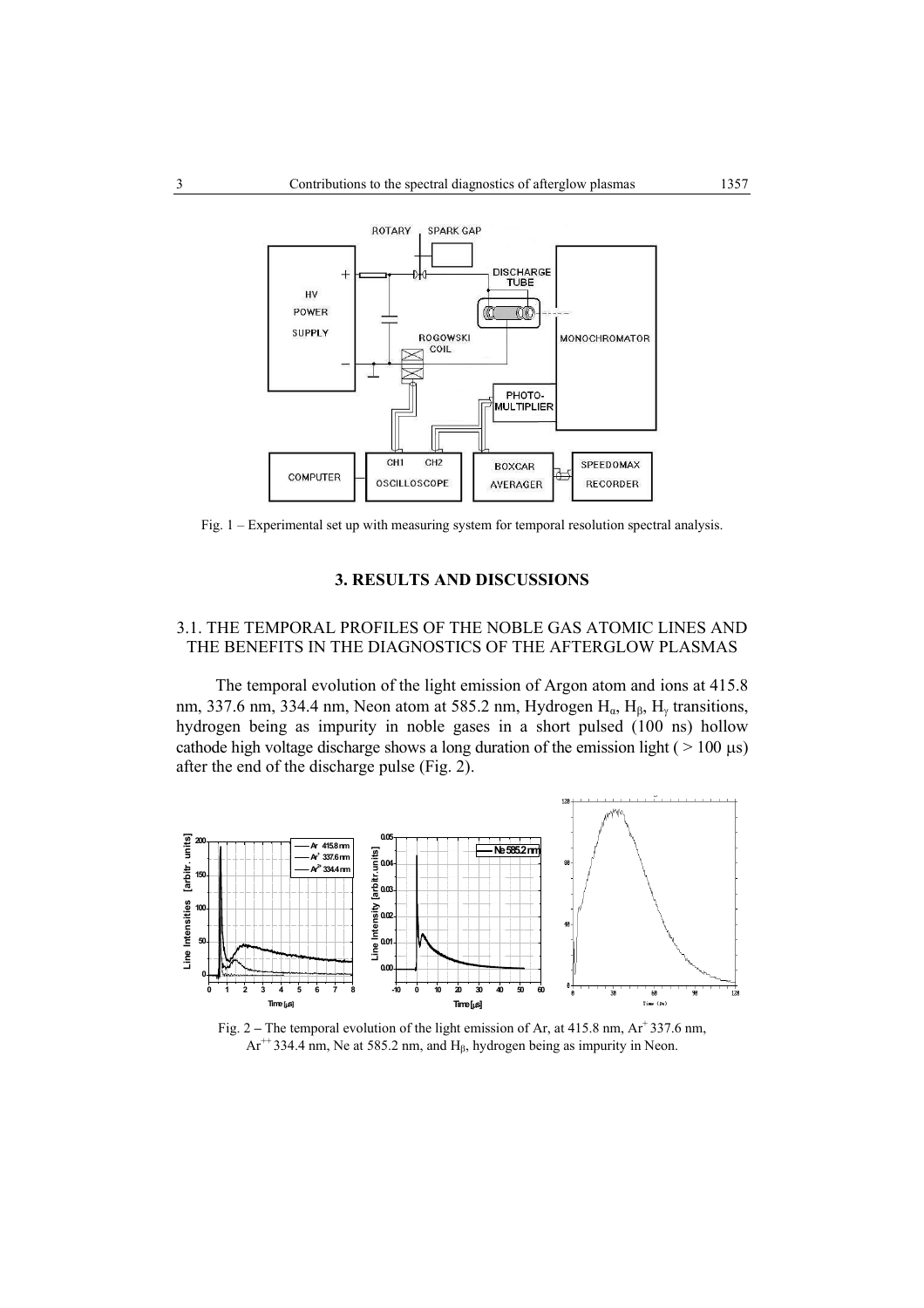| 1358 | A. Surmeian |  |
|------|-------------|--|
|------|-------------|--|

As it can be seen in the figure the relative intensity of the emission lines during the current pulse and afterglow varies from line to line and more than that their afterglow behavior varies significantly from line to line.

From the observed time variation of emission lines and from the atomic spectra recorded with electronic gate positioned during the current peak and in the afterglow, Fig. 3, we tried to elucidate the mechanism responsible for the population of the atomic levels during the discharge pulse and during the afterglow.



Fig. 3 – The Neon spectra recorded during: a) the current pulse; b) during the afterglow.

The variation in the relative population of excited states during the pulse and afterglow regions indicates that the excitation mechanism differs during these two periods. The large initial peak after discharge initiation corresponds to the electron impact excitation. Free electrons are generated during the current electrical discharge and undergo several collisions with the particles in the discharge. Thus ground state noble gas atoms are excited to high energy levels followed with the spontaneous radiative relaxation. The afterglow is indicative of a recombination process. The time gap between the initial peak and the afterglow may represent the initial rapid cooling of the electrons. As the electrons lose energy in inelastic collisions, the conditions become favorable for recombination [9] and the afterglow intensity rises.

Our spectroscopic studies on the light emission from pulsed high voltage discharges proved that the long afterglow shape of the temporal evolution of the atomic spectral lines may be of interest for some applications. Thus by focusing a limited zone of about 10% of the discharge cross section on the square entrance slit  $(100\times100 \mu m)$  of the Jarrell-Ash monochromator, the acoustic modulation of the afterglow light were observed. The acoustic modulation was observed for all lines of the excited species present in the pulsed discharge afterglows in neon and in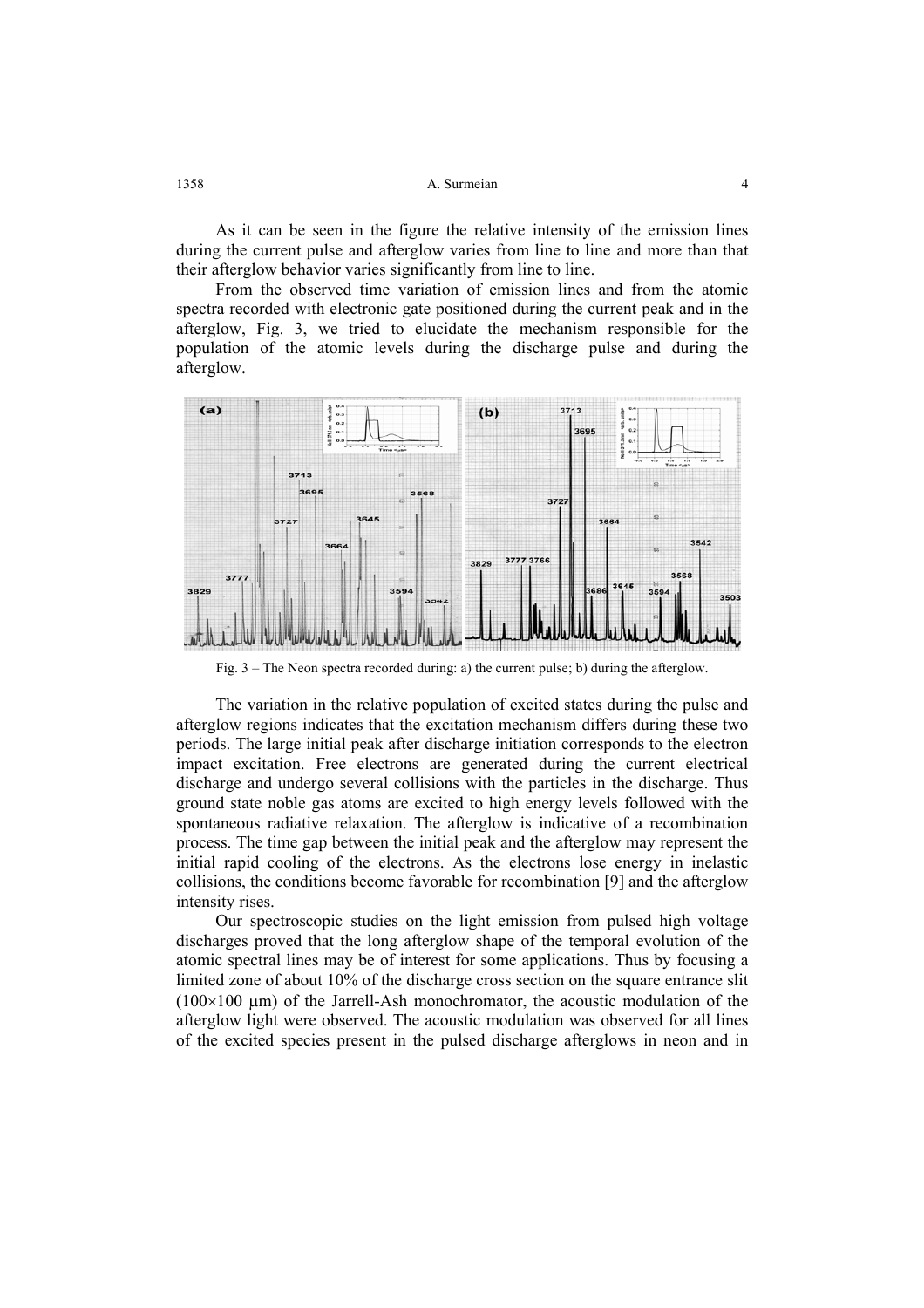helium and also in atomic hydrogen present as an impurity in the neon and helium afterglows. Figures 4a and b present the acoustic modulation of the afterglow light of the  $H<sub>α</sub>$  line in neon (5 Torr) and in helium (12 Torr) afterglows, respectively, hydrogen being present as an impurity in the neon and helium discharges.



Fig. 4 – Ultrasonic standing waves in  $H_\alpha$  in Neon and Helium afterglow.

In view of the small capacity of low-pressure gases, a substantial heating of the neutral gas has to be expected at still lower breakdown powers because only a small portion of the energy coupled into the gas discharge can be radiated away. At early times, thermal expansion and shock waves will contribute to the heat dissipation, whereas later on, cooling will proceed mainly by thermal conduction in the gas to the walls of the discharge tube. The temperature decay is then a function of the initial temperature distribution, the tube geometry and the thermal properties of the gas. Weakly damped, the shock wave generated by the pulsed breakdown propagates in the gas and affects all phenomena, which are directly dependent upon the densities either of the charged or of the neutral constituents in the plasma. The acoustic modulation of the afterglow light of the Balmer lines of atomic hydrogen impurity, which have a particular shape and size in the afterglow of the neon or helium pulsed discharge, Fig. 1 has been used to determine acoustic wave's frequency, the velocity of sound and the gas temperature [10].

The long afterglow and the shape of the hydrogen lines in neon and helium discharges are due mainly to the dissociative recombination processes of the hydrogen molecular ion produced by Penning reaction with neon or helium metastables [4]. The local variation in ion concentrations produced by the shock waves during the pulsed discharge affects the total rate of the recombination process and, finally, the variation of line intensities. The depth of modulation superimposed on the afterglow light are strongly dependent on the energy in the discharge pulse and on the gas pressure. The measurements made as a function of position in the discharge (from the centre of the tube to the walls) proved that the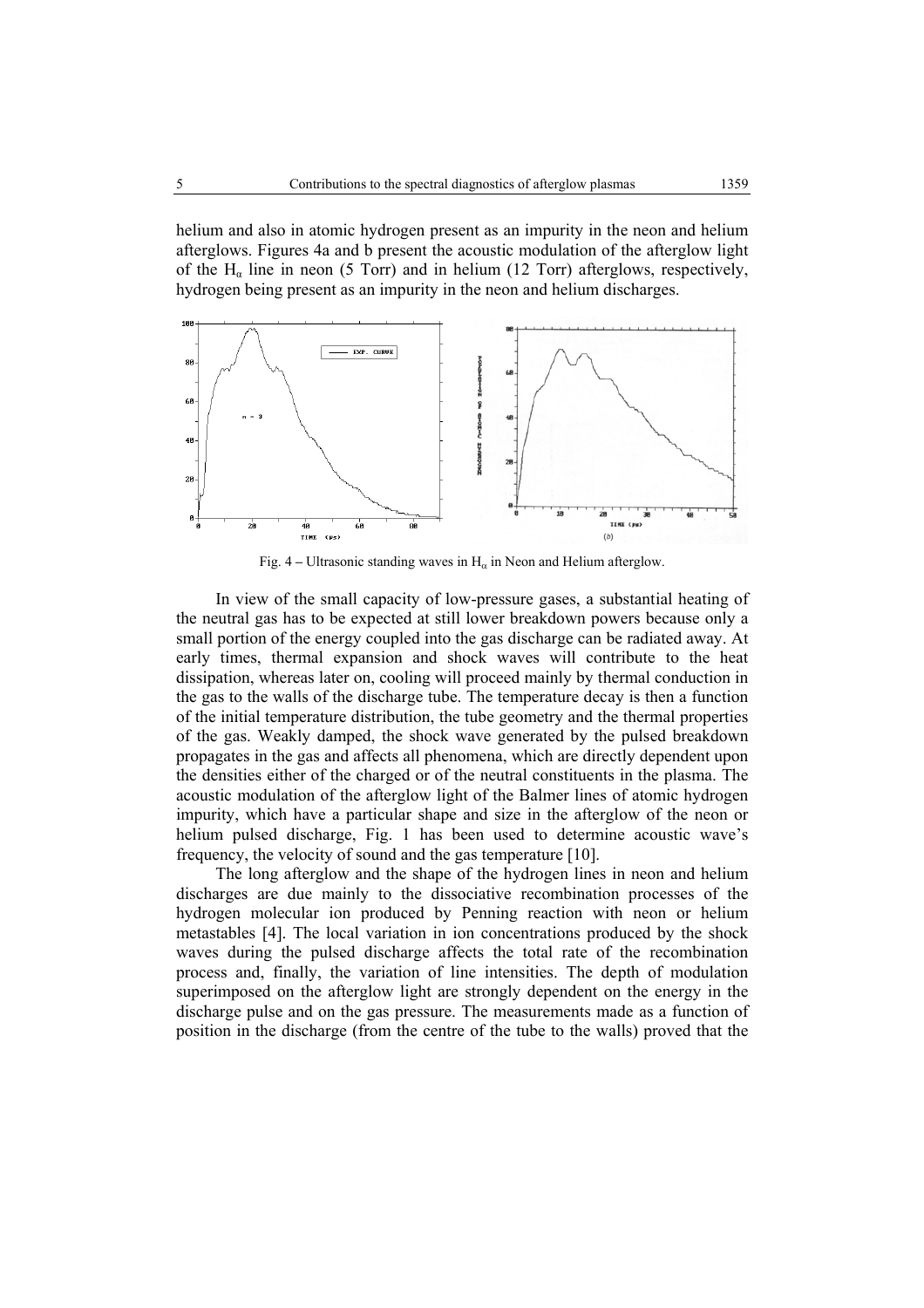1360 **A.** Surmeian 6

oscillations observed correspond to the lowest harmonic of the standing waves. The acoustic modulations on spectral lines are present whatever the position of the light detection would be in the discharge. The only variable parameter is the intensity of the modulation (large at the center, weak at the walls). Concerning the wavefrequency, as it can be seen in Fig. 3, the waves are strongly damped within a few oscillations and the frequency does not change significantly during the afterglow, but rather is dependent on the nature of the gas; the period for neon is longer than that for helium, in accordance with their relative atomic masses. Moreover, in the case of argon, which has the relative mass 40, the period of the shock waves exceeds the entire duration of the afterglow (150 µs) and the light modulation cannot be observed. Another observation revealed that the wave period became larger as the discharge tube increased.

Using a mathematical artifice we processed the modulations of the Balmer lines (Fig. 3), in order to determine the gas temperature in the discharge afterglow. Thus, the ondulations were better revealed when we have fitted the light signal by a  $9<sup>th</sup>$  order polynom (dashed curve – Fig. 5a). The fitting curve has been extract from the experimental signal and we have got the clean oscillations presented in Fig. 5b. From Fourier spectrum of these oscillations (Fig. 5c), we obtained the frequency of the pressure wave in neon.



Fig. 5 – The fitted light signal by a 9<sup>-th</sup> order polynom (a); the obtained clean oscillations (b); the Fourier spectrum of the oscillations (c).

In order to evaluate the gas temperature we used the expressions of the sound velocity [11, 12]  $v_s = 2\pi v_s / k_s = (\gamma kT / m)^{1/2}$ , where  $v_s$  and  $k_s$  are the frequency and the corresponding wave number of the sound,  $\gamma = c_p / c_v$  = ratio of specific heats,  $k =$  Boltzmann constant,  $T =$  gas temperature, and  $m =$  mass of the gas atom. In addition, we shall consider that the observed oscillations correspond to the lowest harmonic, thus  $k = 3.83$  [12], where  $R =$  radius of the discharge tube (in our experiment  $R = 9$  mm). We applied these relationships to the afterglows of neon (5 Torr) and helium (12.5 Torr) having about  $10^{-2}$  Torr hydrogen impurity. Under these conditions, we get from the Fourier spectrum a value of about 80 kHz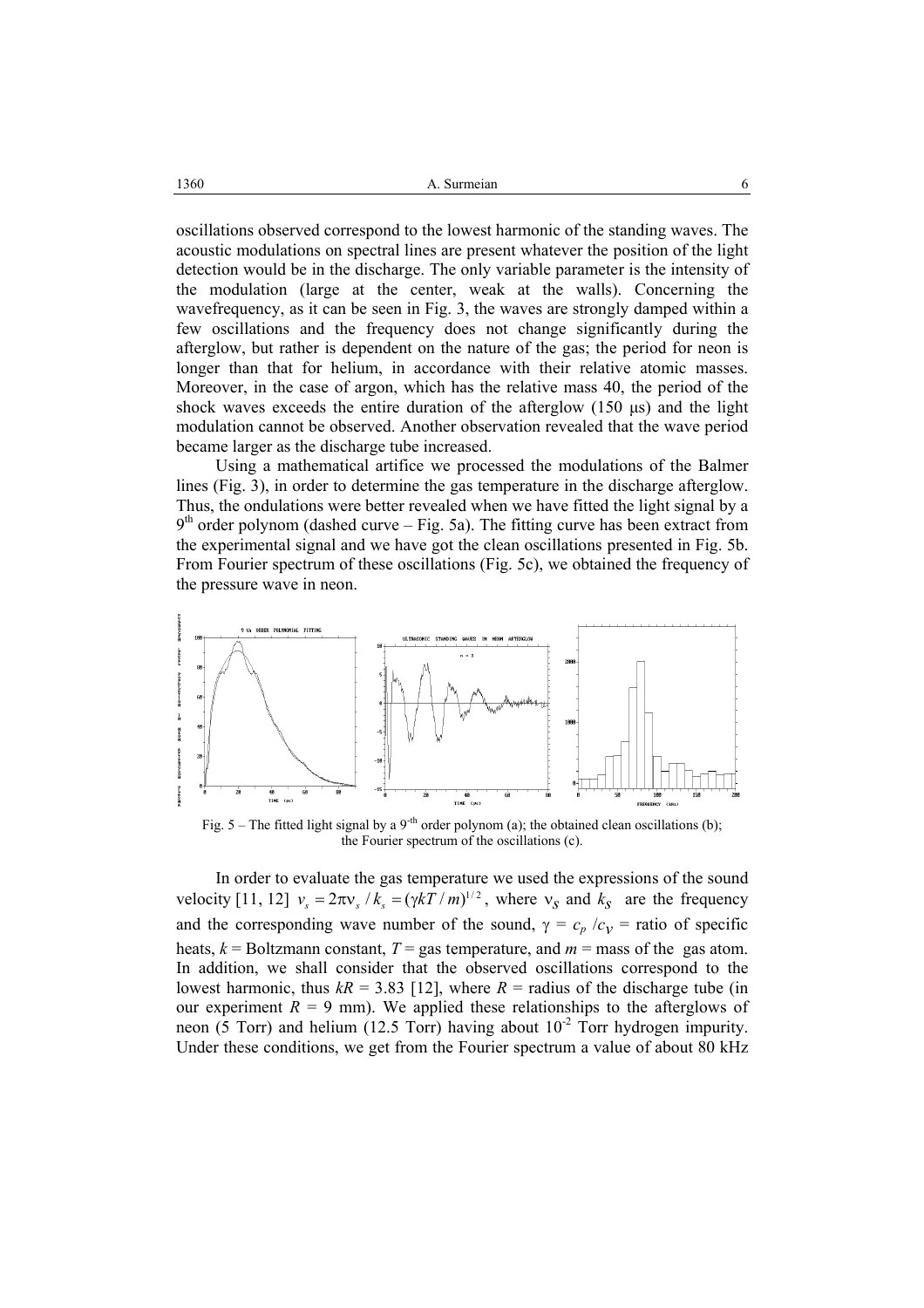for neon and 160 kHz for helium. The corresponding sound velocities are about 1200 m/s in neon and 2400 m/s in helium. Taking further  $\gamma = 1.67$ , we obtain finally an average gas temperature of about  $T = 2100$  K in neon and 1700 K in helium afterglow [13].

 In our experimental conditions of high voltage pulsed discharges the emission lines of the atoms and ions in the pulsed plasma are Doppler broadened; the Doppler width of the spectral lines beeing dependent on the gas temperature of

the plasma:  $\Delta\lambda_D = \frac{\lambda_0}{\lambda_0} \sqrt{\frac{2kT}{m}}$ *c m*  $\Delta\lambda_p = \frac{\lambda_0}{\sqrt{2kT}}$ . Thus the determination of the Doppler width of the

atomic and ionic lines in the pulsed discharge using the measurements of gas temperature from the shock waves, is a simple and easy method which avoids all the complications of the high resolution spectroscopy methods used until now and allows the use of the hollow cathode pulsed discharges as spectral source for temporal resolution spectroscopy [14, 15, 16].

## 3.2. THE EVIDENCES OF THE RECOMBINATION PROCESSES OCCURRING IN THE PULSED HIGH VOLTAGE AFTERGLOW PLASMAS; BENEFITS FOR THE DIAGNOSTICS

Besides the characteristic temporal profile of the spectral lines in the afterglow, we reported another two spectral evidences proving that the recombination process dominates the population of the energy levels of atoms in afterglow plasma. One of them consisted in testing the so-called afterglow quenching effect [17]. It is well known that the rates of various electron-ion recombination processes decrease with increasing electron energy. It is obvious that if the afterglow radiation is due to recombination processes, increasing electron energy in a way or another at a time may produce the quenching of the afterglow radiation in that time.

The original electric set-up we used emphasized the effect of the "afterglow quenching". A short accelerating voltage applied between the main electrodes during the afterglow has been achieved by inserting a ferrite coil in the external circuit of the discharge, thus obtaining an oscillating discharge mode consisting in short and delayed alternating pulses. The experiments have been carried out in pure noble gases and in mixture noble gases with hydrogen traces. We present below the afterglow quenching of  $H_\beta$  line in a mixture of 5 Torr of neon and 0.1 Torr of hydrogen (Fig. 6).

The drastic afterglow quenching in atomic hydrogen Balmer lines during the second positive pulse due to a significant electron heating in the afterglow plasma (the first positive pulse corresponds to the discharge phase and just "starts" the afterglow plasma while the negative pulse is not relevant for plasma heating) proves the main role of the dissociative recombination processes in the population mechanism of atomic hydrogen levels [4].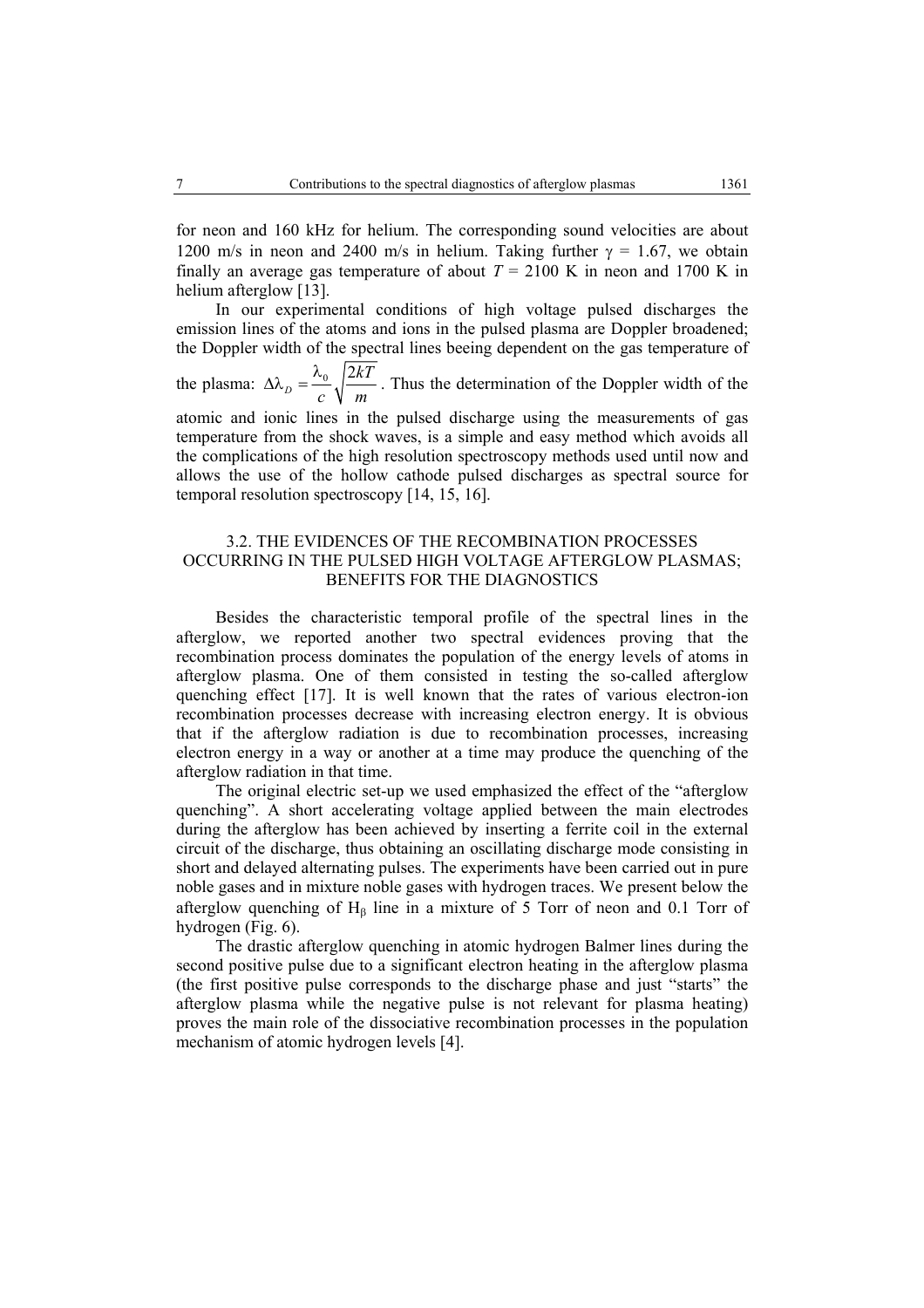

Fig.  $6 -$ Quenching effect on H<sub>β</sub> line in neon afterglow plasma.

Another proof of the recombination process that occurs in the temporal afterglow plasma was the radiative recombination continuum getting in the emission spectrum of cesium high voltage pulsed discharge afterglow plasma. The experimental set up was presented in details in [18]. The tube with cesium vapors was mounted in a two-chamber oven. The vapor pressure was controlled from the lowest temperature point of the liquid cesium pellet, which lies in an appendix in the lowest part of the oven. The vapor pressure was determined from the reservoir temperature according to the Taylor-Langmuir relation [19] and changed by modifying the temperature of the reservoir. A simple discharge tube ( $\Phi = 2$  cm,  $l = 16$  cm) with two electrodes mounted at a distance  $d = 13$  cm between them, is placed in the upper part of the oven and maintained at a temperature at least 40 K greater than that of the cesium reservoir.

The atomic cesium emission spectra in the range of 410–550 nm during the current pulse and at different moments in the afterglow were recorded using the gate electronic system presented above. As it can be seen in Fig. 7, the emission lines of the sharp and diffuse series are broadened and merge together as they approach their series limits (6P). The merged lines at the series limit go smoothly into the intensive radiative recombination continuum which is seen on the blue side of the series limit, in the range 410–500 nm (that corresponds to about 0.37 eV). The band resulting from the free-bound transitions to the 6P states was used in the diagnosis of the cesium afterglow plasma more precisely in the determination of the electron temperature. This band is easily and unmistakably identifiable and is unencumbered by superimposed lines. The band head occurs at the series limits of prominent CsI line spectra. While it is possible to mention other processes yielding continua, such as bremsstrahlung, a sharp band head characterizes none of them.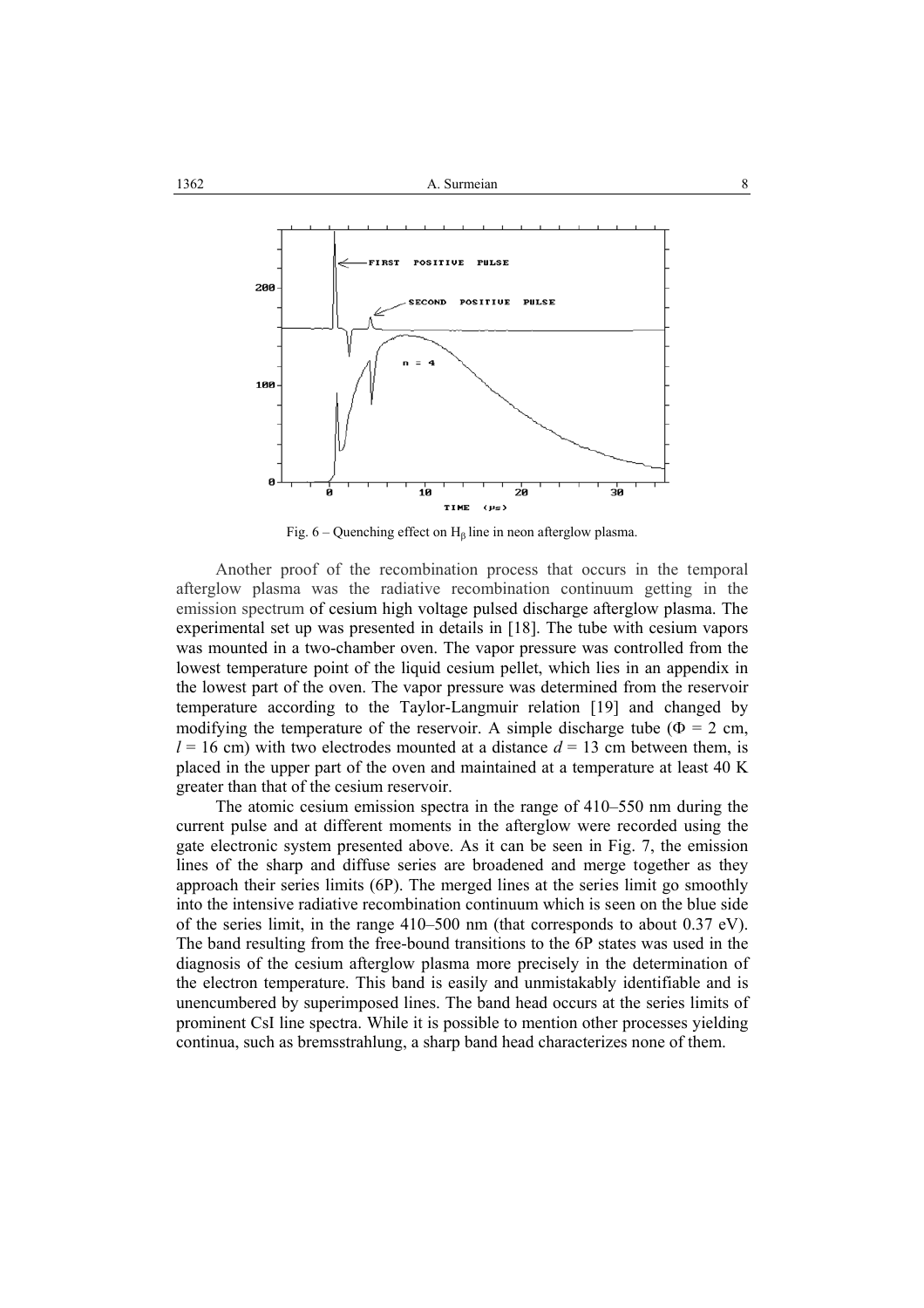

Fig. 7 – Emission spectrum of the cesium afterglow plasma in the range 410–550 nm recorded with an electronic gate of 8 µs widths, opened at 10 µs after the end of the voltage pulse.

The use of the radiative recombination continuum in the electron temperature determination in cesium afterglow plasma depends upon the condition that the electron velocity distribution is maxwellized, a condition which is guaranteed by the rapid electron-electron thermalization in the afterglow plasma. One of the advantages of this spectroscopic diagnostics method is that only relative spectral intensities need to be known in order to get electron temperatures.

*Few words about the procedure for determining the electron temperature*. In the radiative recombination process  $Cs^+ + e^- \rightarrow Cs + hv$ , an atomic ion captures a free electron in one, let say *j*, of the discrete bound atomic states and a single photon is released with the energy  $h\nu = hc/\lambda = hc/\lambda_i + mv^2/2$ , where  $hc/\lambda_i$  is the binding energy of the bound state *j* and  $mv^2/2$  is the kinetic energy of the free electron. This process, occurring within plasma, yields distinctive spectral bands, each limited on the low energy side by a band head corresponding to the binding energy of a specific atomic state. The intensity distribution for the band associated with the  $j^{\text{th}}$  state is given by:

$$
I_j(\lambda) d\lambda = (hc/\lambda) R_j(\lambda) d\lambda = (hc/\lambda) N_e N_i v \sigma_j(v) F(v) dv,
$$
 (3.2.1)

where  $R_j(\lambda)$  is the rate of photon emission in the interval  $d\lambda$  corresponding to the electron velocity in the range dv;  $N_e$  and  $N_i$  are the electron, respectively cesium ion concentrations;  $\sigma_i(v)$  is the radiative recombination cross section for an electron of velocity *v* to make transition to the state *j*;  $F(v)dv$  is the fraction of electrons in the range dv. The electron temperature  $T_e$ , enters in  $F(v)dv$ , which is assumed to be Maxwellian. Substituting the Maxwell distribution function in (1), we get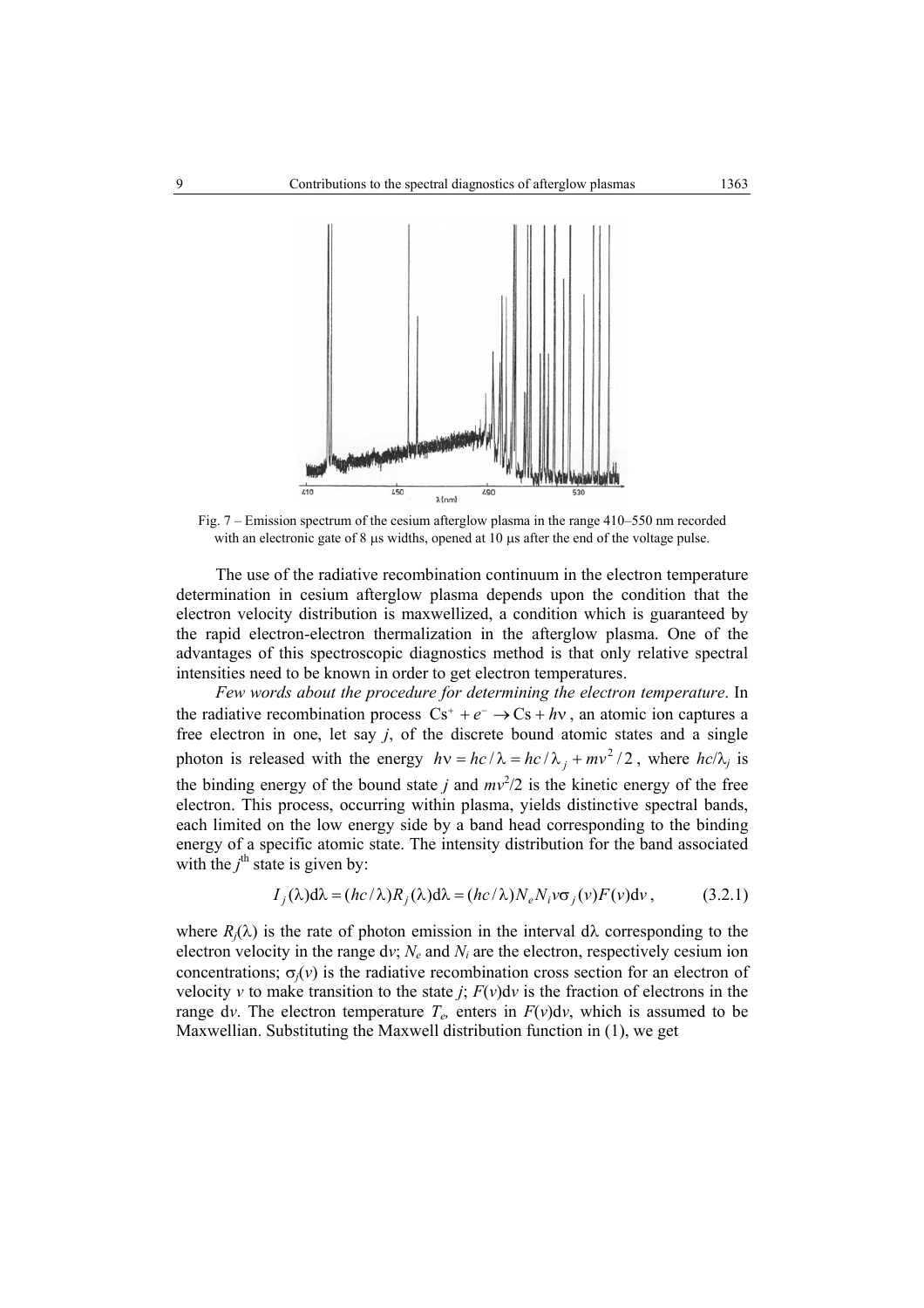1364 **A.** Surmeian 10

$$
I_j(\lambda) d\lambda = \left(\frac{2m}{\pi}\right)^{1/2} \frac{h^2 c^2}{(kT_e)^{3/2}} \frac{N_e N_i v^2 \sigma_j(v)}{\lambda^3} \exp\left[-\frac{hc}{kT_e} (\lambda^{-1} - \lambda_j^{-1})\right] d\lambda. \quad (3.2.2)
$$

Using further the expression for  $\sigma_j(v) = 3 \times 10^{-56} \lambda^2 / mv^2 h^2 c^2$ , as calculated by Mohler [20], and taking the logarithm, the final equation becomes

$$
\ln[\lambda I(\lambda)] = \text{const.} - (hc/kT_e)(1/\lambda). \tag{3.2.3}
$$

Plotting ln[λI(λ)] *versus* 1/λ by making relative intensity measurements at 10 wavelengths upon the band shape, the experimental points (Fig. 8) follow a straight line, sustaining the assumption concerning the Maxwellian distribution function of electrons.



Fig. 8 – Experimental graph  $\ln[\lambda I(\lambda)] = f(1/\lambda)$  and the fitting line.

According to equation (3), the slope of the straight-line gives for the presented experimental conditions an electron temperature  $T_e \approx 3430$  K with an estimated error of about 30 K (the variation of the electron temperature in the temporal range 10–50 µs is included in the measurement errors) [21].

### 3.3. PROCESSES BEHIND THE UNCOMMON TEMPORAL PROFILES OF ATOMIC AND IONIC SPECTRAL LINES IN TEMPORAL AFTERGLOW PLASMAS

Sometimes for the elucidation of the uncommon temporal profiles of the population of atomic or ionic energy levels theoretical models may help. Thus, in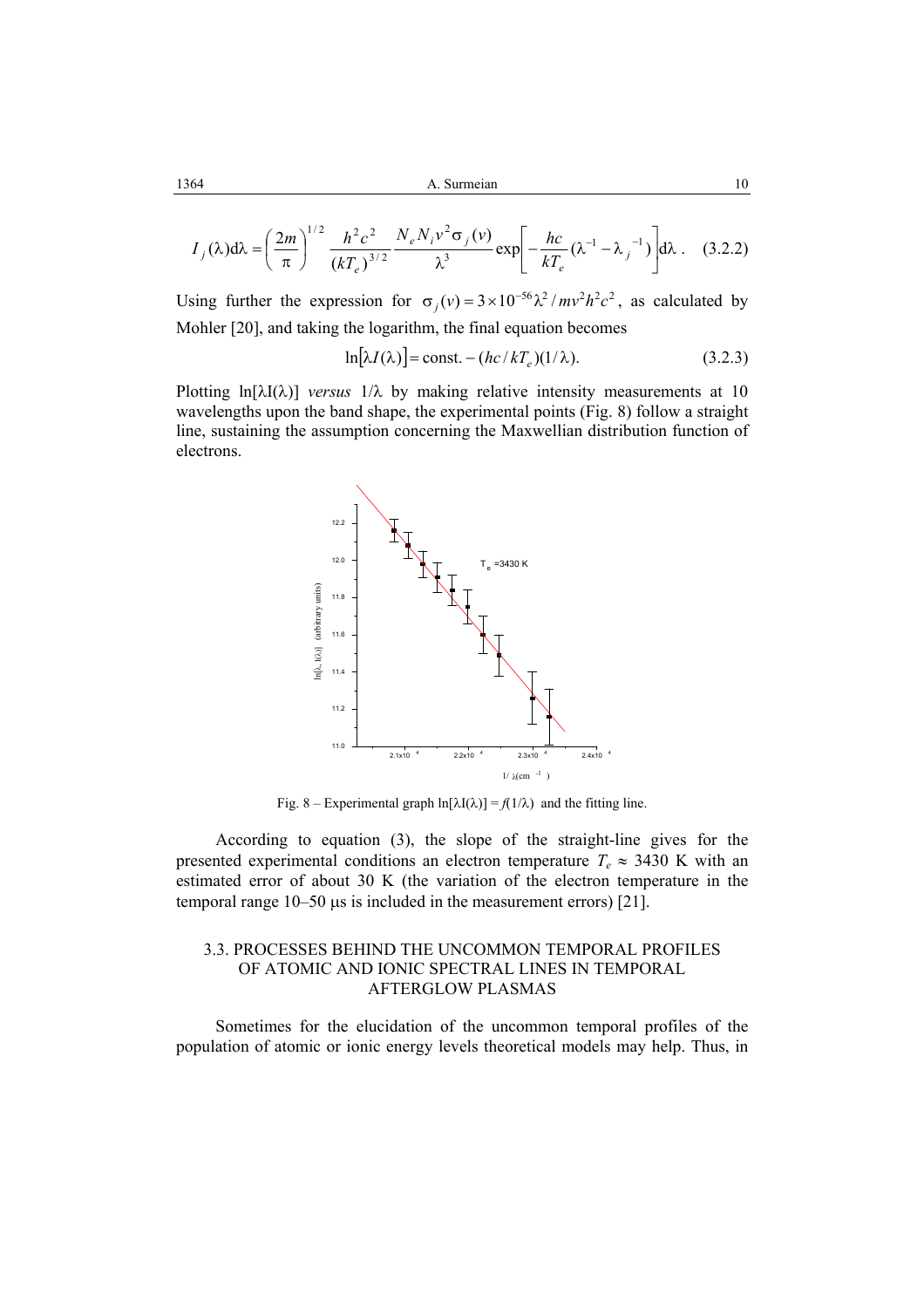the case of long afterglow duration (more than 100 µs) of the Balmer lines observed in helium and neon hollow cathode pulsed discharge, accompanied by a population inversion between the  $n = 3$  and  $n = 4, 5, 6$  levels of the hydrogen atom (Fig. 9), we proposed a theoretical model [4, 22] based on the assumption that the Penning ionization of hydrogen molecules by collisions with noble gas metastable atoms is followed by selective production of excited atomic hydrogen by dissociative recombination of the molecular hydrogen ion. The proposed model agrees with the experimental temporal profiles (shape and size) of hydrogen impurity level populations in helium and neon afterglow.



Fig. 9 – Relative population of atomic hydrogen levels in: a) He afterglow; b) neon afterglow.

In the helium afterglow plasma of the hollow cathode pulsed high voltage discharge we shall consider the Penning ionization of hydrogen molecules, hydrogen being as impurity in the plasma

$$
\text{He}^m + \text{H}_2 \longrightarrow \text{He} + \text{H}_2^+ + \text{e}_{\text{slow}} \tag{3.3.1}
$$

and the metastable ionization

$$
\text{He}^m + \text{He}^m \longrightarrow \text{He}^+ + \text{He} + \text{e}_{\text{fast}}.\tag{3.3.2}
$$

Since the excitation energy of helium metastable atoms is 19.8 eV and the ionization energy of the hydrogen molecule is 15.9 eV, electrons produced in reaction (3.3.1) have a kinetic energy of about 3.9 eV (or 0.7 eV in the case of neon). From similar considerations we get that electrons produced in reaction (3.3.2) have a kinetic energy of about 15 eV (or 11.7 eV in the case of neon). Such electrons, which we call "slow" or "fast" respectively, are continuously produced during the afterglow, though they quickly lose their initial energy by recoil impacts with noble gas atoms.

 Adopting the assumption of Dezenberg and Willett [23], that hydrogen atomic levels are populated by electron-ion dissociative recombination, i.e.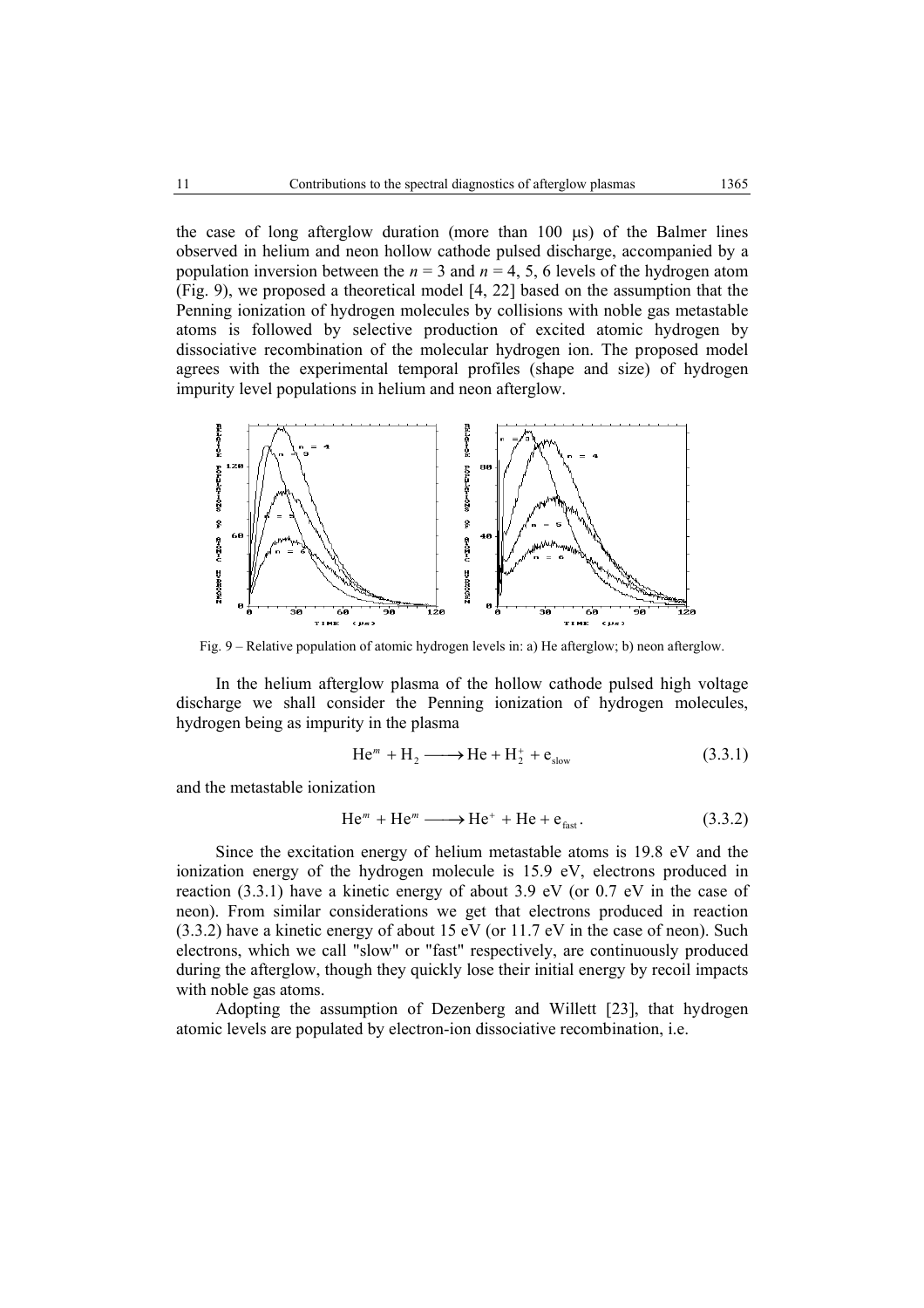$$
H_2^+ + e \longrightarrow H_2^* \longrightarrow H + H^* \quad (n = 3, 4, 5), \tag{3.3.3}
$$

where only low vibrational states of hydrogen molecular ions are available for recombination with electrons, because higher excited vibrational states are removed by exothermic reactions with noble gas atoms [24]. Taking into account the gain by recombination processes and the loss by spontaneous emission, the rate equation of atomic hydrogen population, *N*, has the form

$$
dN_n / dt = \alpha_n n_i n_s + \beta_n n_i n_f - A_n N_n, \qquad (3.3.4)
$$

where:  $n_i$ ,  $n_s$ ,  $n_f$  denote concentrations of molecular hydrogen ions, and of slow and fast electrons, respectively;  $\alpha_n$ ,  $\beta_n$  are recombination coefficients for slow and fast electrons, respectively, associated with the  $n^{\text{th}}$  level of the hydrogen atom;  $A_n$  is the corresponding radiative decay frequency. In fact,  $A_n > 10^7$  s<sup>-1</sup> and, for the afterglow time scale,  $dN_n/dt \ll A_n N_n$ , thus (3.3.4) becomes

$$
N_n = (1/A_n)(\alpha_n n_i n_s + \beta_n n_i n_f).
$$
 (3.3.5)

As can be seen from the equations  $(3.3.1)$  and  $(3.3.2)$  the concentrations n<sub>i</sub>,  $n_s$ ,  $n_f$  as functions of time depend on the concentration of metastables which continuously decrease during the afterglow due to loss processes as diffusion and deactivation on noble gas atoms and on molecular hydrogen impurities (under our experimental conditions, the last process appears to be the most important). We shall assume that the temporal profile of the metastable concentration has an exponential decay

$$
M = M_o \exp(-t/\tau_m), \tag{3.3.6}
$$

with the initial concentration  $M_0$  and the time constant  $\tau_m$ .

The  $H_2^+$  molecular ion distribution

$$
\partial n_i l \partial t = -n_i l \tau_i + \nu_p M, \qquad (3.3.7)
$$

where  $\tau_i$  is the time constant for ambipolar diffusion and  $v_p$  the Penning ionization frequency has the solution

$$
n_i(t) = v_p M_0 F_{i,m}(t),
$$
\n(3.3.8)

where  $F_{im}$  is defined by

$$
F_{i,m}(t) = \frac{\exp(-t/\tau_i) - \exp(-t/\tau_m)}{(1/\tau_m) - (1/\tau_i)}.
$$
 (3.3.9)

Similar considerations are valid for the slow electron group, produced by Penning ionization, with the only difference that the ion time constant,  $\tau_i$ , is replaced by the slow electron time constant,  $\tau_s$ , i.e.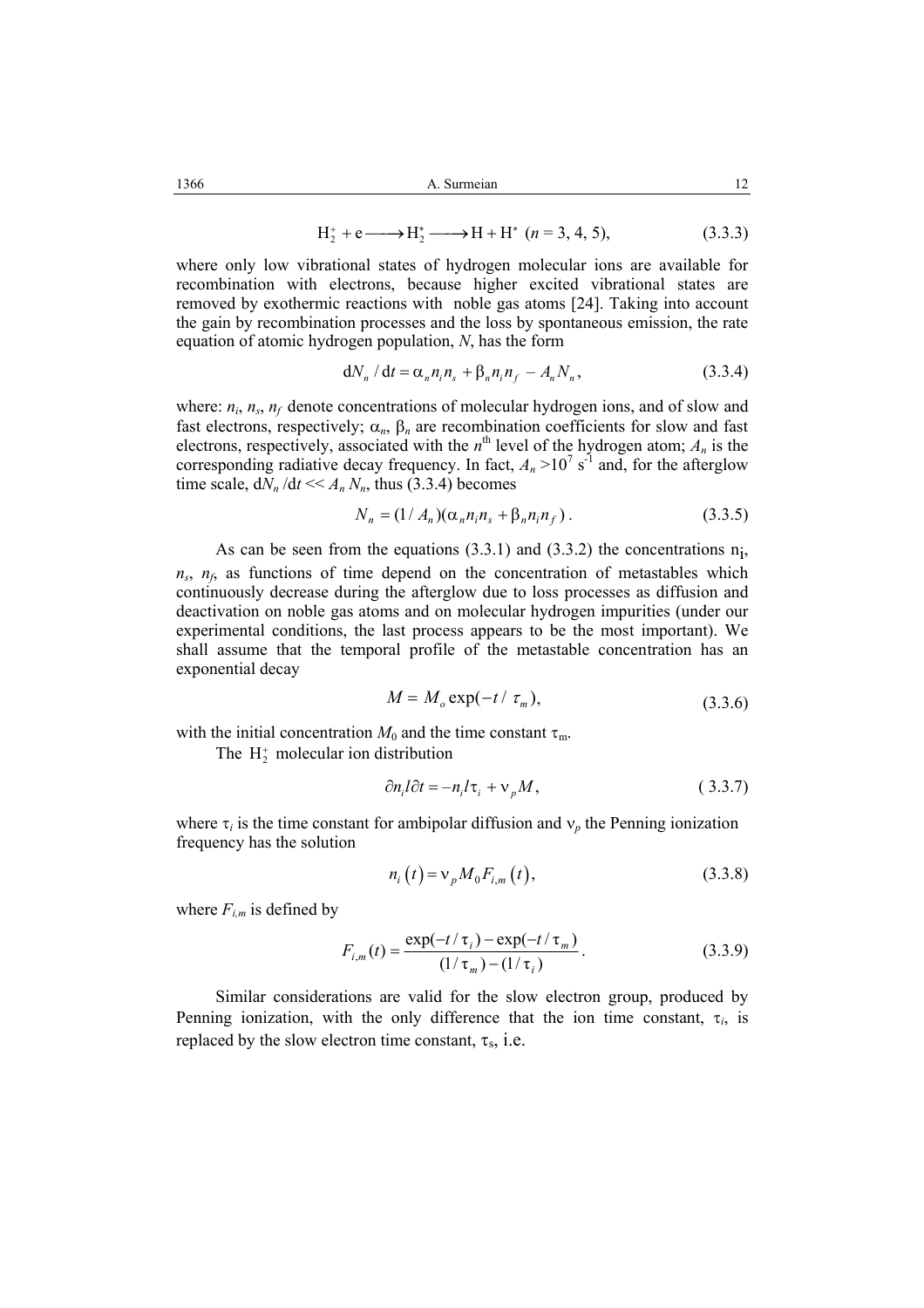$$
n_s(t) = v_p M_o F_{s,m}(t) ,
$$
 (3.3.10)

where the function  $F_{s,m}(t)$  has the same form as defined by (3.3.9). Finally, the fast electron group, produced by metastable-metastable ionization, can be considered in the same manner. However, the corresponding rate equation contains a gain rate of quadratic form,  $CM^2$ , instead of the linear term,  $v_pM$ . Consequently, the fast electron concentration has the expression

$$
n_f(t) = CM_o^2 F_{f,2m}(t) \,. \tag{3.3.11}
$$

Thus the final expression for the equation (3.3.5) is

$$
N_n(t) = F_{i,m}(t) \Big[ P_n F_{s,m}(t) + Q_n F_{f,2m}(t) \Big],
$$
\n(3.3.12)

where  $F(t)$  is the unique function defined by (3.3.9) and the constants

$$
P_n = (\alpha_n / A_n) v_p^2 M_0^2 \text{ and } Q_n = (\beta_n / A_n) C v_p M_0^3 \qquad (3.3.13)
$$

play the role of scaling factors.

 In spite of the simplicity of the theoretical model set forth in the preceding paragraph, (3.3.12) fits rather well the experimental data concerning the relative populations of atomic hydrogen impurities in helium and neon afterglow. This agreement is illustrated in Fig. 10 and the resulting fitting time constants are τ*i* = 55.56 µs; τ*s* = 8.33 µs; τ*f* = 2.27 µs.



Fig. 10 – Relative population of atomic hydrogen levels in helium afterglow and the fitting curves obtained by the theoretical proposed model.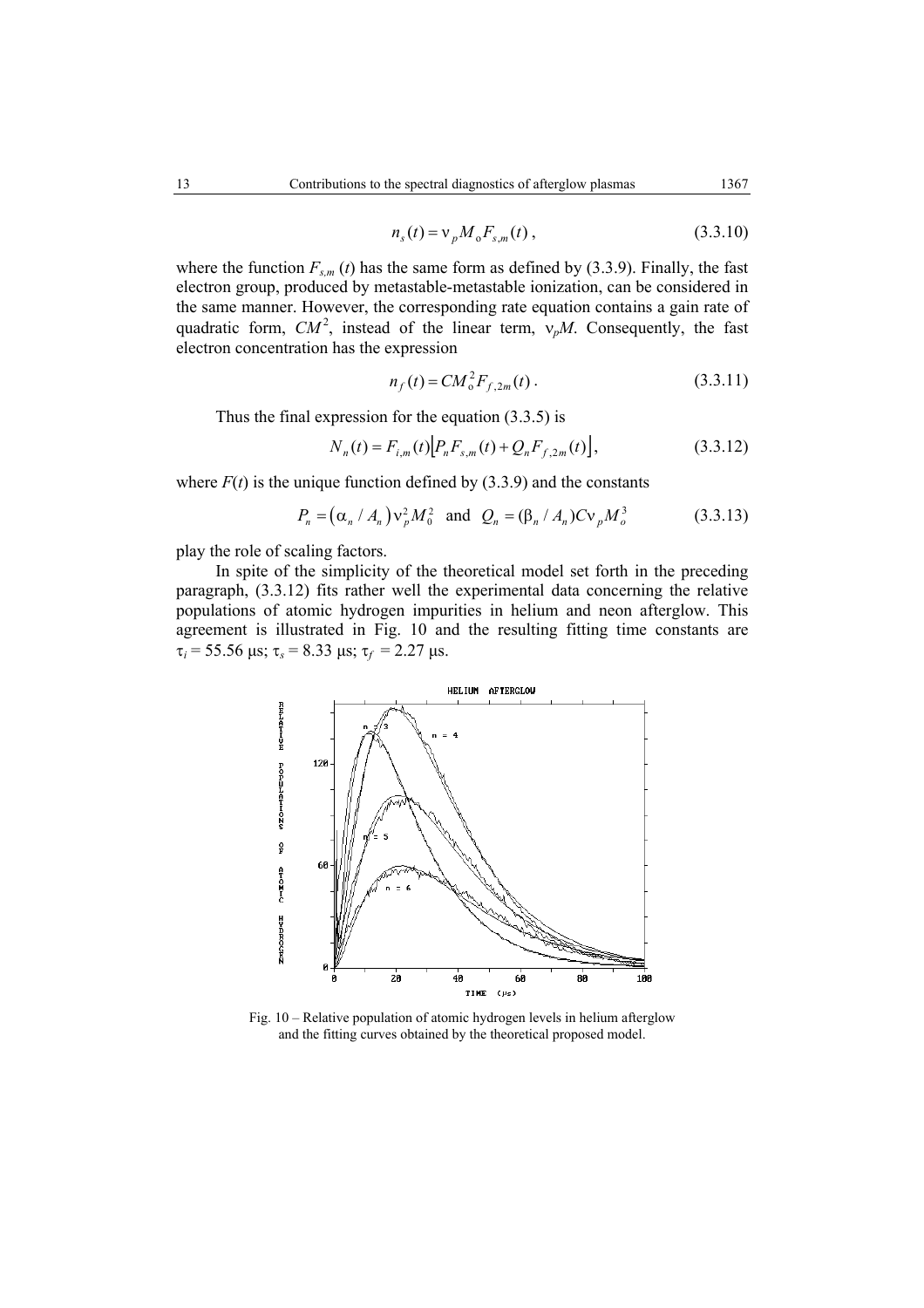From the diffusion theory we got  $T_f/T_s \cong \tau_s/\tau_f$  when  $T_f$ ,  $T_s>>T$ . The obtained fitting data give  $T_f/T_s \approx \tau_s/\tau_f = 8.33/2.27 \approx 3.7$ . On the other side, the ratio of kinetic energies of electrons produced in ionization reactions is  $E_f/E_s = 15/3.9 \approx 3.8$ , where  $E_s$ is the slow electron energy,  $(3.3.1)$ , and  $E_f$  the fast electron energy,  $(3.3.2)$ .

Using the experimental data obtained in neon-hydrogen mixtures and the theoretical model presented above, a simple method for the determination of partial pressure of hydrogen impurities in the neon afterglow was proposed [25].

Other uncommon temporal profiles of the light emitted by the temporal afterglow plasma were the profiles of NeII, ArII and XeII spectral lines emitted in the early afterglow of pulsed high voltage hollow cathode discharge (Fig. 11).



Fig. 11 – Temporal profiles of spectral lines Ne II, ArII and Xe II.

Elucidating the mechanism of ion levels population required further spectral investigations and was based on previous results acquired by applying the theoretical model to the hydrogen levels population in noble gas pulsed discharge [4]. Thus the spectra recorded with a variable electronic gate positioned during the current pulse and during the hump leads to the conclusion that during the hump period the energy levels of ions are mainly populated by recombination of doubleionized ions, in contrast to the current (discharge) period, when ions excitation is caused by impact with energetic electrons. The recombination processes may lead even to a population inversion as it can be seen (Fig. 12) in the case of the Ar II energy levels  $4p^{4}D_{7/2}$  (19.49 eV) and 5s  ${}^{4}P_{5/2}$  (22.51 eV).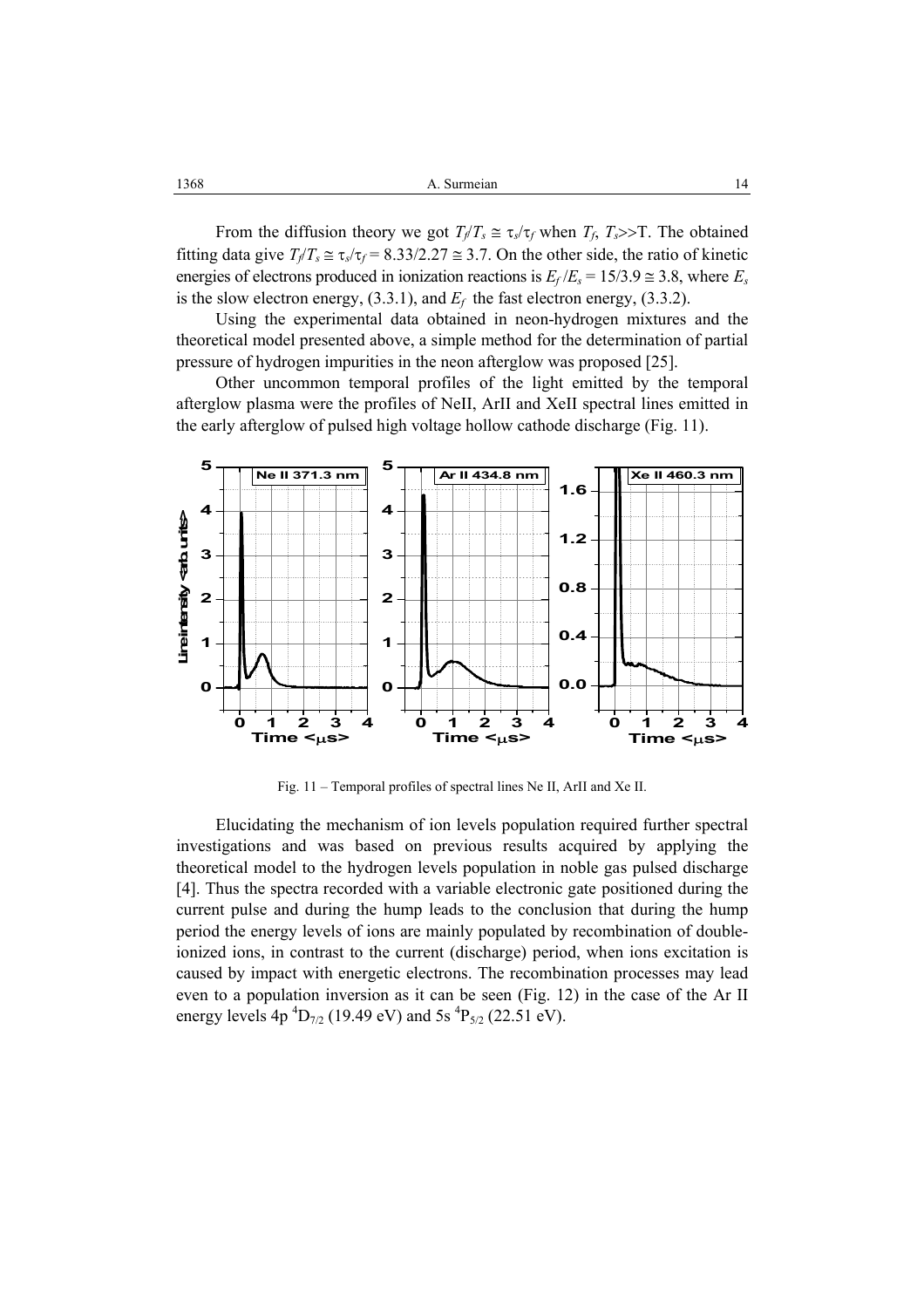

Fig. 12 – Population inversion of ArII energy levels:  $4p^{4}D_{7/2}$  (19.49 eV) and 5s  ${}^{4}P_{5/2}$  (22.51 eV).

We presumed that in the afterglow of the high current hollow cathode pulsed discharge the energy levels of the noble gases ions, are populated by the following mechanism

$$
A^{++} + e + M \rightarrow A^{+*} + M,
$$
 (3.3.14)

where  $A^{++}$  is generated by

$$
A^{m} + A^{+m} \to A^{++} + e. \tag{3.3.15}
$$

In order to sustain our supposition regarding the process (2), additional investigation of the temporal evolution the Ne, Ar and Xe ionic lines in the presence of controlled hydrogen traces.

Thus, the previous papers [4] showed that in the afterglow of the pulsed discharges in neon the metastable atoms are responsible for levels population of the hydrogen impurities *via* processes (Ne<sup>m</sup> + H<sub>2</sub>  $\rightarrow$  Ne + H<sub>2</sub><sup>+</sup> + e,  $\sigma$  = 2.65×10<sup>-16</sup> cm<sup>2</sup> [26],  $H_2^+$  + e  $\rightarrow$   $H_2^*$   $\rightarrow$  H<sup>\*</sup> (*n* = 6, 5, 4, 3) + H). Similarly, in argon afterglow plasma the metastable ions are involved in the population process of hydrogen impurity energy levels  $(Ar^{+m} + H_2 \rightarrow Ar^m + H_2^+, \sigma = 3.6 \times 10^{-16} \text{ cm}^2 [27], H_2^+ + e \rightarrow$  $H_2^* \to H^*$  (*n* = 6, 5, 4, 3) +H).

Figure 13 presents the temporal evolution of Ne II 3713 Å line and  $H_\beta$  line of hydrogen in a pulsed discharge in neon (5 Torr) with hydrogen traces at partial pressures  $7 \times 10^{-2}$  Torr (dashed line) and  $1.2 \times 10^{-1}$  Torr (solid line), for the same experimental conditions.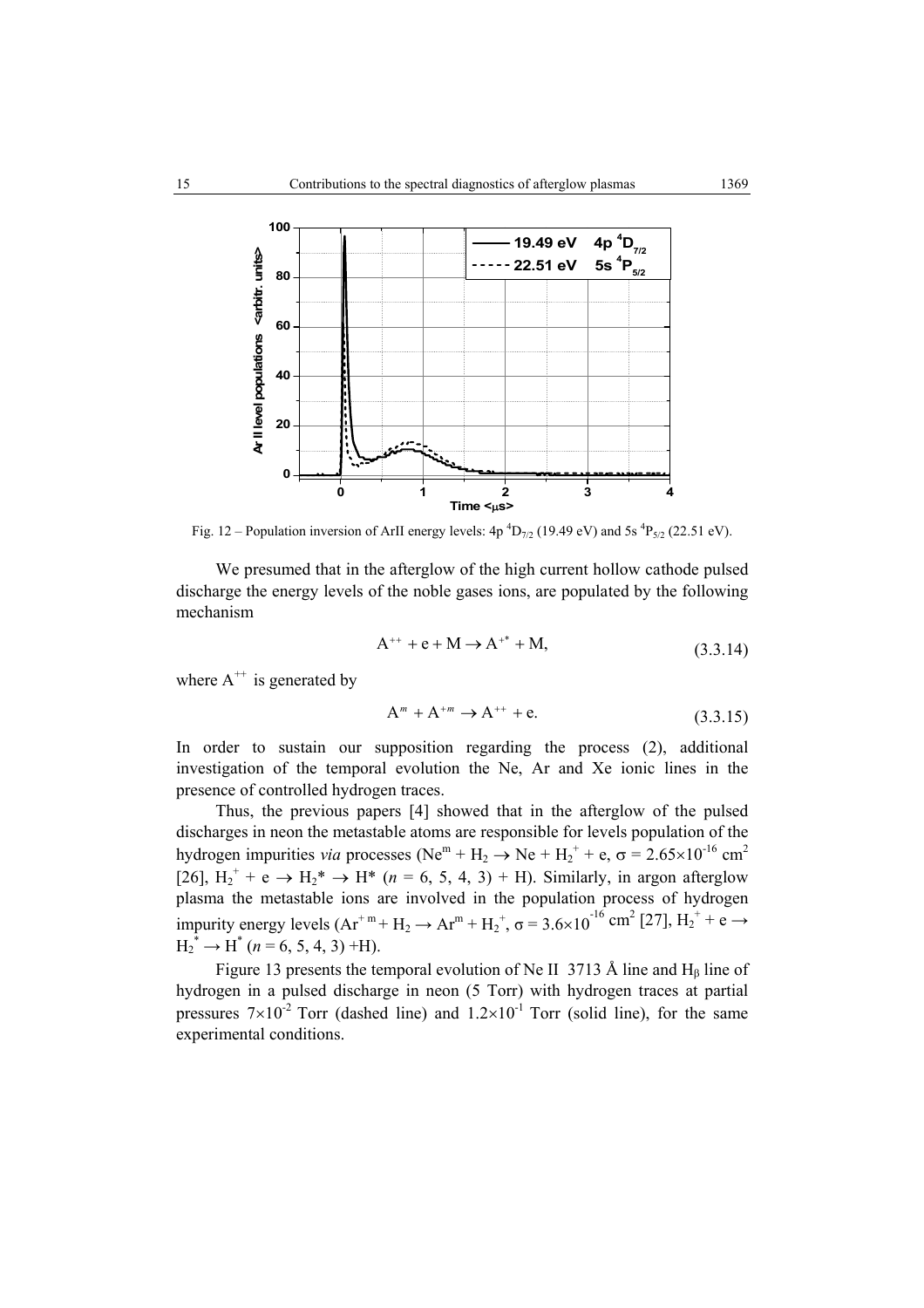

Fig. 13 – Temporal evolution of 3713 Å Ne II line (a) and  $H<sub>β</sub>$  line (b), for hydrogen partial pressures:  $7 \times 10^{-2}$  Torr – dashed line, respectively  $1.2 \times 10^{-1}$  Torr – solid line.

 The above figures show that the increase of hydrogen concentration influences in the same way the temporal evolution of both, the  $H_\beta$  line and ionic hump, namely the peaks decrease and shift toward earlier afterglow. In the two cases this behavior is due to the intensification of neon atom metastable destruction by Penning effect (Ne<sup>m</sup> + H<sub>2</sub>  $\rightarrow$  Ne + H<sub>2</sub><sup>+</sup> + e), with increasing the hydrogen concentration. Thus we may say that the noble gas metastable atoms are involved in the generation of the ionic hump in the temporal afterglow.

The time evolution of Ar II line at 4348 Å and  $H<sub>β</sub>$  line emitted from pulsed discharges in argon (1.3 Torr) with hydrogen impurities at partial pressures  $7\times10^{-2}$  Torr (dashed line), respectively  $1.2 \times 10^{-1}$  Torr (solid line) are presented in Fig. 14.



Fig. 14 – Temporal evolution of 4348 Å Ar II line (a) and  $H<sub>B</sub>$  line (b), for hydrogen partial pressures:  $7 \times 10^{-2}$  torr – dashed line, respective  $1.2 \times 10^{-1}$  torr – solid line.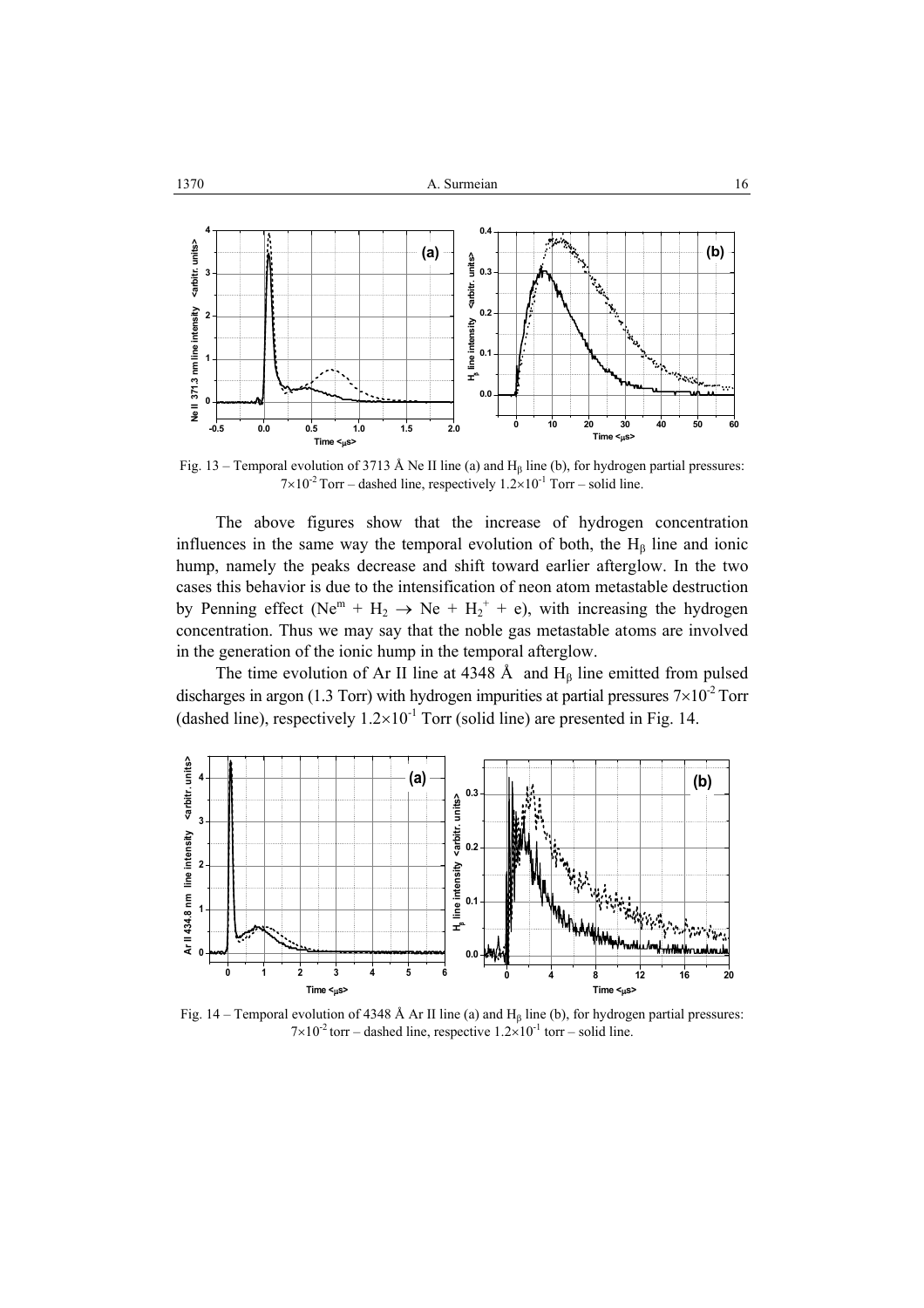Like in the neon case, the changes of hydrogen concentration, affect in the same way the ionic hump and  $H<sub>β</sub>$  line. Nevertheless, the argon case is somehow different because the temporal evolution of the argon metastable ions is affected by the Penning effect, not the metastable atoms. We may say in this case that metastable ions are involved in the generation of the hump in the temporal profile of the ionic lines in afterglow. In Xenon there is no Penning effect on hydrogen molecules, neither on metastable atoms nor metastable ions. The temporal evolution of Xe II 4603 Å line in xenon discharge at 1 Torr remains unchanged when hydrogen is added and the  $H_\beta$  line do not appear at all in the afterglow. This fact represents a further argument sustaining the population mechanism of ionic energy levels responsible for the amplification of ionic lines in the afterglow of noble gases.

### **4. CONCLUSIONS**

The spectral investigation of the temporal afterglow plasma of short high voltage pulsed discharges in noble gases allows the development of new diagnostic methods for these plasma such as the gas temperature determination from the frequency of the shock waves and electron temperature determination from the continuum radiative recombination.

 The simple theoretical model proposed to elucidation from the temporal profile of the spectral lines the mechanism of the atomic levels population agrees with the experimental data and sustain the existence in the afterglow plasma of two groups of electrons able to produce excitations and ionizations after the end of the current pulse.

The spectral investigation in the presented specific plasma configuration provided evidence that the large number of atomic and ionic metastables act like a real ionization source for the sputter analyte atoms and for atoms and ions of buffer gas in the temporal afterglow of analytical plasma. Studies of processes involving atomic and ionic metastables are of great interest, since they should lead to a better control over the ionization mechanisms crucial to analytical glow discharge mass spectrometry (GDMS) analysis.

*Acknowledgements*. This work is supported by UEFISCDI projects with the following codes: PN II –ID-PCE-2011-3-0958 and PT-PCCA-2011-3.1-1136.

#### REFERENCES

1. M.Ganciu, A.Surmeian, C.Diplasu, I.Chera, G.Musa, I.I.Popescu, Opt. Commun., **88**, 381 (1992).

2. C.Diplasu, A.Surmeian, A.Groza, M.Ganciu, Surface and Coatings Technologies, **203**, 2858–2862 (2009).

- 3. Deloche R, Monchicourt P, Cheret M, Lambert F, Phys. Rev. A, **13**, 1140 (1976).
- 4. A.Surmeian, C.Diplasu, I.I.Popescu, C.B.Collins, *SPIE*, **2461**, 10 (1995).